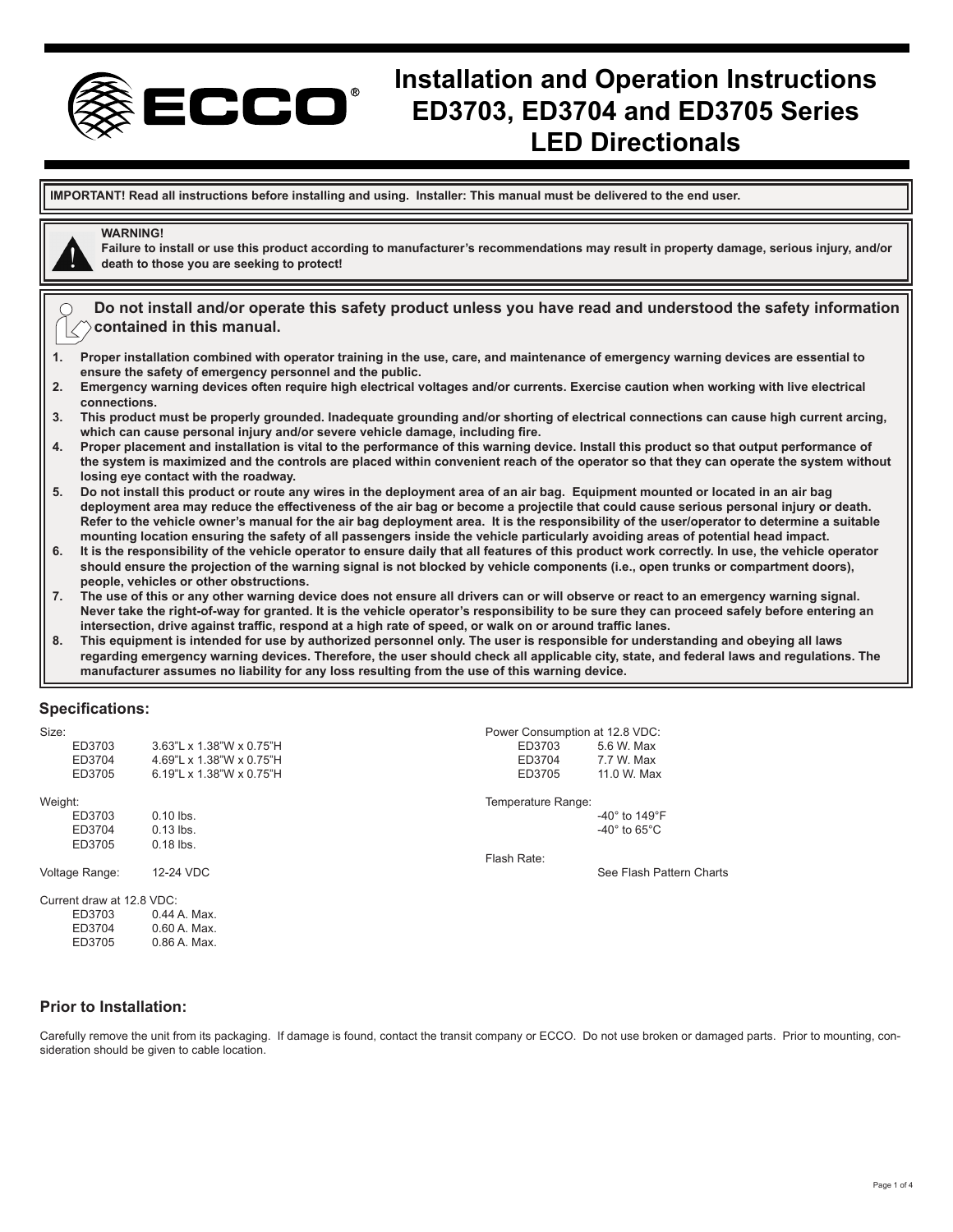# **Mounting Instructions:**

 **Caution!** When drilling into any vehicle surface, make sure that the area is free from any electrical wires, fuel lines, vehicle upholstery, etc. that could be damaged.

Select a flat mounting surface with optimal visibility to oncoming traffic. Using the bezel as a template, drill two holes matching the holes in the unit. Secure unit in place as shown.

It is important to note:

The lighthead has a small round hole covered with vent membrane that must face downward when mounting the lighthead.



**Figure 1**

# **Wiring Instructions:**

 connected to its own separate, fused power point to as-**Important!** This unit is a safety device, and it must be sure its continued operation should any other electrical accessory fail.

Wire as shown in FIGURE 2. All wiring should be a minimum of 18 AWG. The positive line must have a slow blow 5 amp fuse. Routing the ground wire directly back to negative battery terminal is recommended. Pack dielectric grease, such as Dow Corning 4, around each electric connection exposed to moisture or the ambient environment. Isolate any unused wires.



**Figure 2**

## **Flash Pattern Selection:**

The light head flash pattern may be changed by touching the Blue wire to ground for the following intervals (while the light head is flashing):

- A quick tap will increment by one pattern.
- Hold until the unit lights, then turns off to go to the previous pattern.
- Hold until the unit lights, then turns off, then lights again to reset to the factory default pattern.
- Hold until the unit lights, turns off, lights, then turns off again, then goes off again to set to steady burn.

## **Synchronization:**

The directional is capable of syncing with other compatible ECCO products by following the steps below:

1. Set the desired flash pattern on each unit individually. It is also strongly recommended that the same rate and style of flash pattern be used on all synced units to produce the most effective warning pattern.

NOTE: To operate simultaneously, each unit must be set to the same phase  $(A + A$  or B + B); to operate alternately, units must be set to have the opposite phase  $(A + B or B + A).$ 

2. Connect the yellow sync wires together and check that the units are flashing in a synchronized manner as expected. If a pattern on one unit appears incorrect, the blue pattern select wire can be used to cycle forward or backward on that individual unit until the correct pattern is selected. NOTE: This will only change the pattern in the one unit and will not affect the other units connected to the yellow sync wire.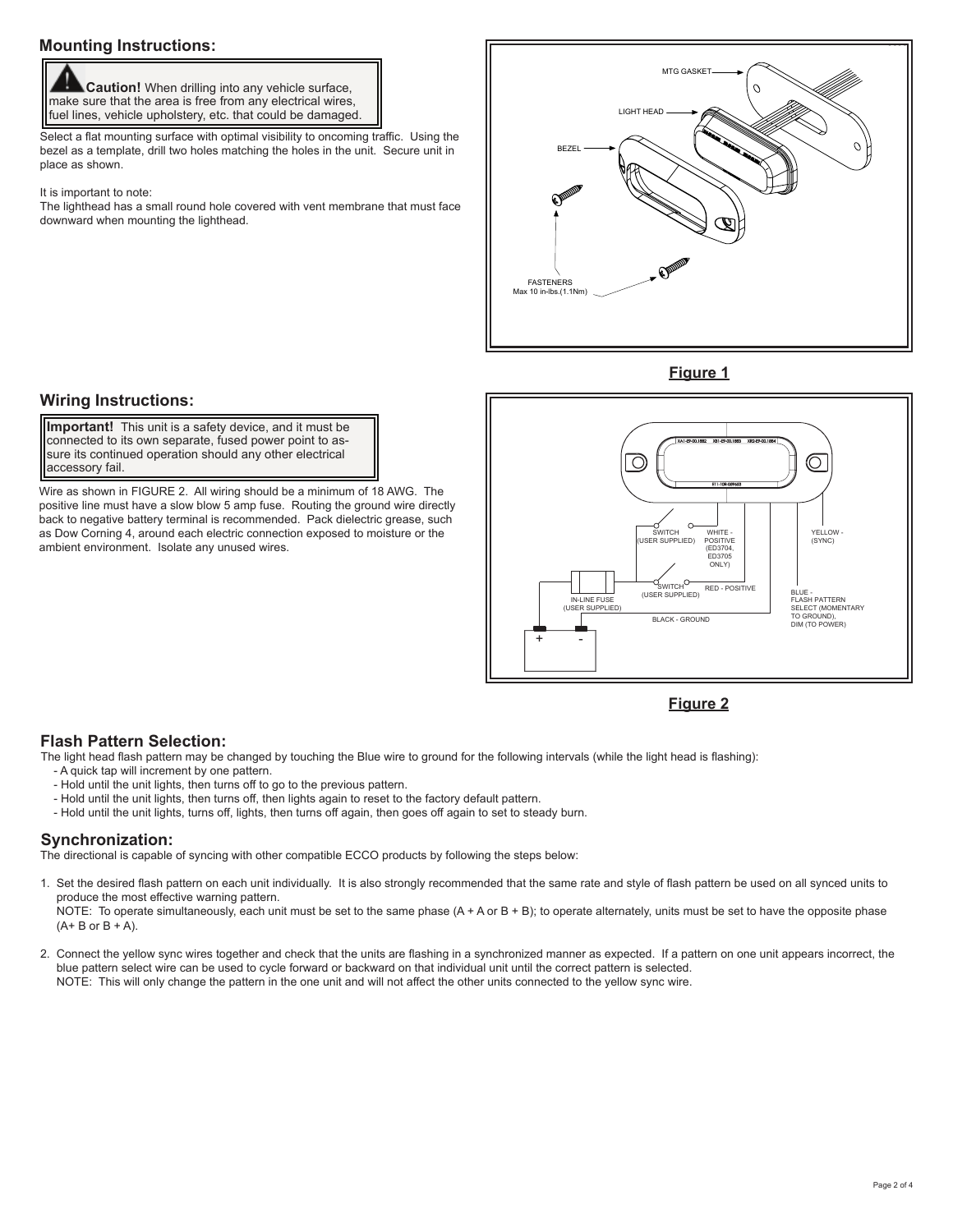| ED3703X Flash Pattern Chart |                       |            |      |                          |                                      |                           |               |                          |
|-----------------------------|-----------------------|------------|------|--------------------------|--------------------------------------|---------------------------|---------------|--------------------------|
| Pattern                     | Description           | <b>FPM</b> | Sync |                          | <b>SAE J595</b>                      | CA Title 13               | <b>ECE 65</b> |                          |
|                             |                       |            |      | Phase                    | A, B, R, W                           | A, B, R                   | A, B          | R                        |
| $\mathbf{1}$                | Cycle Flash (Default) | ÷.         | N    | $\overline{a}$           | $\overline{a}$<br>٠                  |                           | ÷.            | $\overline{a}$           |
| $\overline{2}$              | Single Flash          | 75         | Y    | A                        | Class I                              | Class B                   | ÷.<br>٠       |                          |
| 3                           | Single Flash          | 75         | Y    | B                        | Class I                              | Class B<br>$\overline{a}$ |               |                          |
| $\overline{4}$              | Single Flash          | 120        | Y    | A                        | Class I                              | ÷,                        |               | $\overline{\phantom{0}}$ |
| 5                           | Single Flash          | 120        | Y    | B                        | Class I                              | $\overline{a}$            | ÷,            | ٠                        |
| 6                           | Double Flash          | 75         | Y    | A                        | Class I                              | Class B                   | ÷,            | ٠                        |
| $\overline{7}$              | Double Flash          | 75         | Y    | B                        | Class I                              | Class B                   | ÷,            | $\overline{a}$           |
| 8                           | Double Flash          | 120        | Y    | A                        | Class I                              | $\overline{a}$            | Class I       | Class II                 |
| 9                           | Double Flash          | 120        | Y    | B                        | Class I                              | $\overline{a}$            | Class I       | Class II                 |
| 10                          | Quad Flash            | 75         | Y    | A                        | Class I                              | Class B                   | ٠             |                          |
| 11                          | Quad Flash            | 75         | Y    | B                        | Class I                              | Class B                   | ÷,            | $\overline{\phantom{0}}$ |
| 12                          | Quad Flash            | 150        | Y    | A                        | Class I                              | ٠                         | ٠             | ٠                        |
| 13                          | Quad Flash            | 150        | Y    | B                        | Class I                              | ÷,                        | ٠             | ٠                        |
| 14                          | <b>Triple Flash</b>   | 75         | Y    | A                        | Class I                              | Class B                   | ٠             | $\overline{\phantom{a}}$ |
| 15                          | Triple Flash          | 75         | Y    | B                        | Class I                              | Class B                   | ÷,            | $\frac{1}{2}$            |
| 16                          | Quint Flash           | 150        | Y    | A                        | Class I                              | ٠                         | ÷,            | ٠                        |
| 17                          | Quint Flash           | 150        | Y    | B                        | Class I<br>÷,                        |                           | ÷,            | ٠                        |
| 18                          | Modulation            | ÷.         | N    | ÷.                       | ÷                                    | $\overline{a}$            | ÷,            | $\overline{a}$           |
| 19                          | Double, Triple Flash  | ÷,         | N    | $\overline{\phantom{a}}$ | $\overline{\phantom{a}}$<br>÷,<br>÷, |                           |               | ٠                        |
| 20                          | Single, Quad Flash    | ÷,         | N    | $\overline{\phantom{a}}$ | $\overline{\phantom{a}}$             | ÷,                        | ÷,            | ٠                        |
| 21                          | Steady Burn           | ÷,         | N    | $\overline{\phantom{a}}$ | ٠                                    | $\overline{\phantom{m}}$  | ٠             | ٠                        |

|     | $\overline{2}$ | $\overline{2}$ | $\overline{2}$ | Single Flash                      | 75             | Y | A                        | Class I        | Class B                  |                |
|-----|----------------|----------------|----------------|-----------------------------------|----------------|---|--------------------------|----------------|--------------------------|----------------|
|     | 3              | 3              | 3              | Single Flash                      | 75             | Y | B                        | Class I        | Class B                  |                |
|     | $\overline{4}$ | $\overline{4}$ | $\overline{4}$ | Single Flash - Wig Wag            | 75             | Y |                          | Class I        |                          |                |
|     | 5              | 5              | 5              | Single Flash                      | 120            | Y | A                        | Class I        | $\overline{\phantom{a}}$ | ٠              |
|     | 6              | 6              | 6              | Single Flash                      | 120            | Υ | B                        | Class I        | ٠                        |                |
|     | $\overline{7}$ | $\overline{7}$ | $\overline{7}$ | Single Flash - Wig Wag            | 120            | Y | ÷,                       | Class I        | ÷                        | ٠              |
| II  | 8              | 8              | 8              | Double Flash                      | 75             | Y | A                        | Class I        | Class B                  |                |
| II. | 9              | 9              | 9              | Double Flash                      | 75             | Y | B                        | Class I        | Class B                  | $\blacksquare$ |
|     | 10             | 10             | 10             | Double Flash - Wig Wag            | 75             | Υ | $\overline{a}$           | Class I        |                          |                |
|     | 11             | 11             | 11             | Double Flash                      | 120            | Υ | A                        | Class I        | $\overline{\phantom{a}}$ | Class II       |
|     | 12             | 12             | 12             | Double Flash                      | 120            | Y | B                        | Class I        | ÷                        | Class II       |
|     | 13             | 13             | 13             | Double Flash - Wig Wag            | 120            | Y |                          | Class I        |                          |                |
|     | 14             | 14             | 14             | Quad Flash                        | 75             | Y | A                        | Class I        | Class B                  | ÷.             |
|     | 15             | 15             | 15             | Quad Flash                        | 75             | Y | B                        | Class I        | Class B                  |                |
|     | 16             | 16             | 16             | Quad Flash - Wig Wag              | 75             | Y | $\overline{\phantom{a}}$ | Class I        | $\overline{\phantom{a}}$ | ٠              |
|     | 17             | 17             | 17             | Quad Flash                        | 150            | Y | A                        | Class I        |                          |                |
|     | 18             | 18             | 18             | Quad Flash                        | 150            | Y | B                        | Class I        | $\overline{\phantom{a}}$ | ٠              |
|     | 19             | 19             | 19             | Quad Flash - Wig Wag              | 150            | Υ | $\overline{a}$           | Class I        |                          |                |
|     | 20             | 20             | 20             | <b>Triple Flash</b>               | 75             | Y | A                        | Class I        | Class B                  | $\blacksquare$ |
|     | 21             | 21             | 21             | <b>Triple Flash</b>               | 75             | Υ | B                        | Class I        | Class B                  |                |
|     | 22             | 22             | 22             | Triple Flash - Wig Wag            | 75             | Υ | ä,                       | Class I        | $\overline{\phantom{a}}$ | ٠.             |
|     | 23             | 23             | 23             | Quint Flash                       | 150            | Y | A                        | Class I        | $\overline{\phantom{a}}$ |                |
|     | 24             | 24             | 24             | Quint Flash                       | 150            | Υ | B                        | Class I        |                          |                |
|     | 25             | 25             | 25             | Quint Flash - Wig Wag             | 150            | Y | ä,                       | Class I        | $\overline{\phantom{a}}$ |                |
|     | 26             | 26             | 26             | Stead, Single Flash - Split       | ÷,             | N | $\overline{\phantom{0}}$ | $\blacksquare$ |                          |                |
|     | 27             | 27             | 27             | Modulation - Wig Wag              | ÷,             | N | ÷.                       | ÷.             | $\overline{\phantom{a}}$ | $\blacksquare$ |
|     | 28             | 28             | 28             | Double, Triple Flash - Wig<br>Wag | ÷,             | N | ÷.                       |                |                          |                |
|     | 29             | 29             | 29             | Single, Quad Flash - Wig<br>Wag   | $\overline{a}$ | N | $\overline{\phantom{a}}$ |                | ٠                        | ٠              |
|     | 30             | 30             | 30             | Steady Burn                       | ÷,             | N | ä,                       | $\blacksquare$ | $\frac{1}{2}$            | ÷              |

**Split, Single Color ED3704X, ED3705X Flash Pattern Chart**

SAE J595 CA Title 13 ECE 65 A, B, R, W A, B, R A, B, R

Description FPM Sync Phase

Red Wire

٦

White Wire

Red & ...<br>White Wires

1 | 1 | 1 | Cycle Flash (Default) | - | N

#### **Split, Dual Color ED3704XX, ED3705 XX Flash Pattern Chart** Red Wire White Wire Red & White Wires Description | FPM Sync | Phase SAE J595 A, B, R, W 1 1 1 Cycle Flash (Default) - N 2 2 3 Single Flash - Wig Wag 75 Y A Class I 3 3 3 Single Flash - Wig Wag 75 Y B Class I 4 4 4 Single Flash - Wig Wag 120 Y A Class I 5 | 5 | Single Flash - Wig Wag | 120 | Y | B | Class I 6 | 6 | Double Flash - Wig Wag | 75 | Y | A | Class I 7 7 7 Double Flash - Wig Wag 75 Y B Class I 8 8 8 Double Flash - Wig Wag 120 Y A Class I 9 9 9 Double Flash - Wig Wag 120 Y B Class I 10 | 10 | Quad Flash - Wig Wag | 75 | Y | A | Class I 11 11 11 Quad Flash - Wig Wag 75 Y B Class I 12 12 12 Quad Flash - Wig Wag 150 Y A Class I 13 13 13 Quad Flash - Wig Wag 150 Y B Class I 14 14 14 Triple Flash - Wig Wag 75 Y A Class I<br>15 15 15 Triple Flash - Wig Wag 75 Y B Class I 15 15 15 Triple Flash - Wig Wag 75 Y 16 16 16 Quint Flash - Wig Wag 150 Y A Class I 17 17 17 Quint Flash - Wig Wag 150 Y B Class I<br>18 18 18 Steady, Single Flash - Split N N -18 18 18 Steady, Single Flash -Split Color 1 & 2 - N N - 1 -19 | 19 | Modulation - Wig Wag | - | N | - | -20 20 20 Double, Triple Flash - Wig Wag - N - - 21 21 21 Single, Quad Flash - Wig Wag - N - -<br>22 22 22 Steady Burn - Color 1 & 2 - N - - - $22 \quad 22 \quad 22$  Steady Burn - Color 1 & 2  $\quad \overline{\phantom{1}}$  .